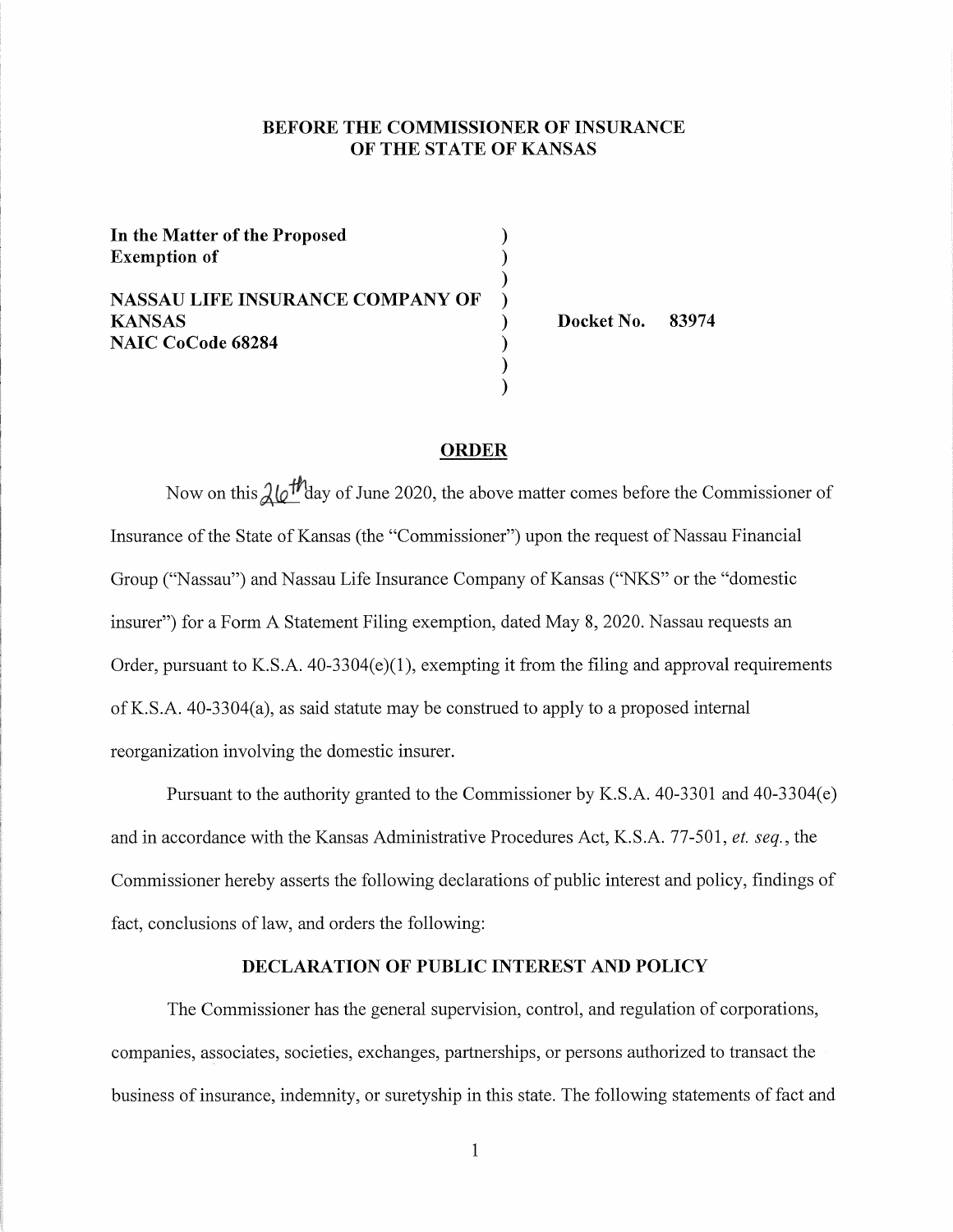conclusions of law are made with the intent to promote the policies and objectives enumerated in K.S.A. 40-3301.

#### **FINDINGS OF FACT**

The findings of fact and conclusions stated herein are based upon the statements made by Nassau.

- 1. The Commissioner has jurisdiction over this matter pursuant to K.S.A. 40-103 and K.S.A. 40-3301, *et seq.*
- 2. Nassau requested an exemption, pursuant to K.S.A. 40-3304(e), from the prior approval requirements of the Kansas Insurance Holding Companies Act, specifically those requirements outlined in K.S.A. 40-3304(a).
- 3. **Background** 
	- a. NKS changed its name from The Pyramid Life Insurance Company effective March 11, 2019. NKS is licensed in 40 states. The Company's business is administered by various non-affiliated third-party administrators in multiple locations.
	- b. NKS has life and a broad range of accident and health products in force, including Medicare Supplement products.
	- c. Currently, NKS is a wholly-owned direct subsidiary of The Nassau Companies. The Nassau Companies is also the immediate parent of Nassau Life Insurance Company of Texas ("NTX"), and Nassau Life and Annuity Company ("NLA"), which are members of the GGCOF Management, LLC Group ("GGCOF"). David Dominik, the sole member of GGCOF, is the Ultimate Controlling Person.

2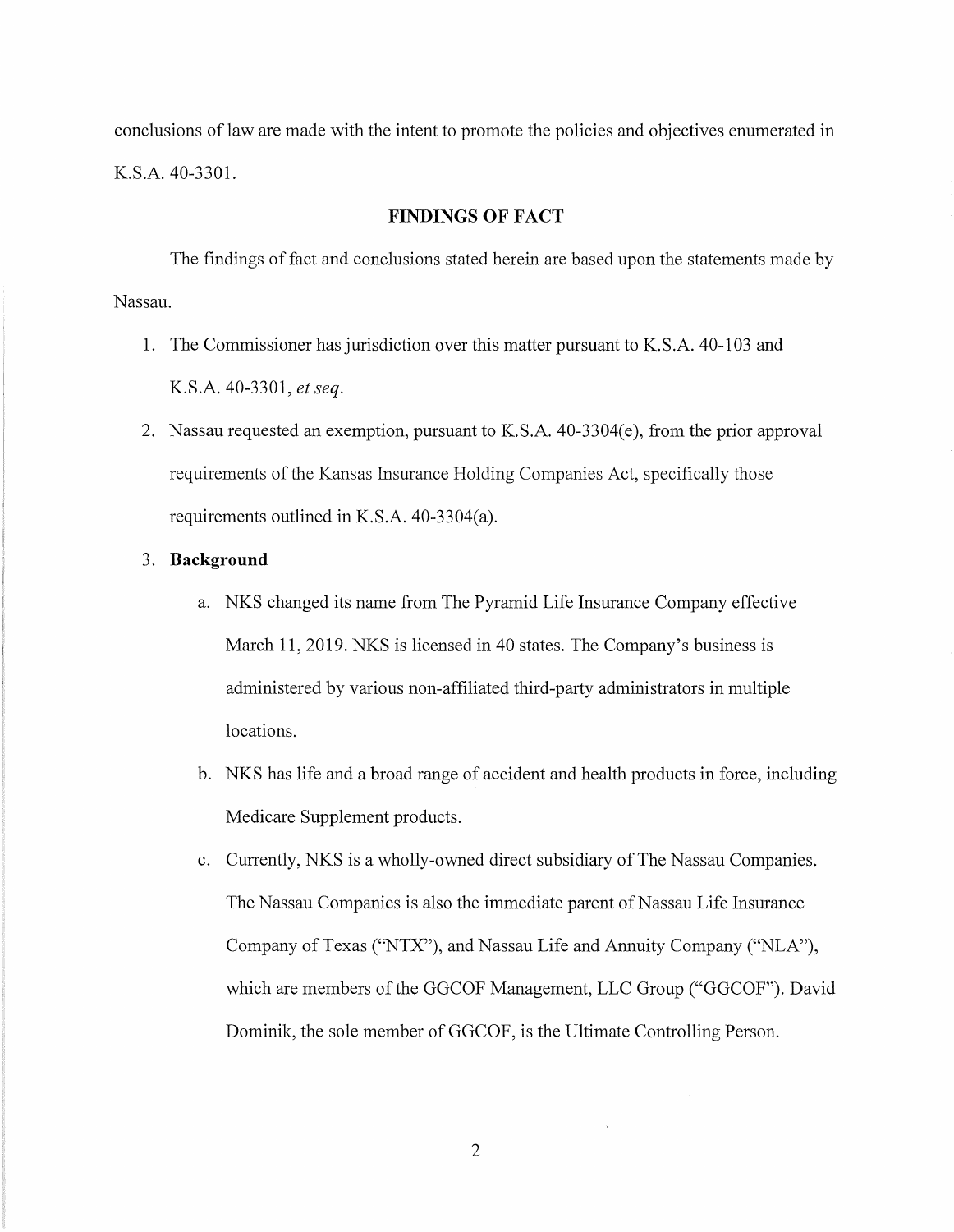#### 4. **Proposed Plan**

- a. Nassau intends to restructure so that NKS and NTX will have a new position under NLA. Accordingly, NKS will become a wholly-owned direct subsidiary of NLA.
- b. The Nassau Companies will remain the immediate, now indirect, holding company parent ofNKS. No changes will occur in holding company above The Nassau Companies.
- c. As a result of the proposed transaction, NKS will remain a member of GGCOF and an indirect subsidiary of the same ultimate controlling person, David Dominik.
- d. Future plans include a potential merger of NTX with and into NLA, with NLA as the surviving entity. The proposed merger should have no impact on NKS.

# **APPLICABLE LAW**

## 5. K.S.A. 40-3304(a)(l) provides:

"No person other than the issuer shall make a tender offer for or a request or invitation for tenders of, or enter into any agreement to exchange securities or, seek to acquire, or acquire, in the open market or otherwise, any voting security of a domestic insurer if, after the consummation thereof, such person would, directly or indirectly, or by conversion or by exercise of any right to acquire, be in control of such insurer, and no person shall enter into an agreement to merge with or otherwise to acquire control of a domestic insurer or any person controlling a domestic insurer unless, at the time any such offer, request, or invitation is made or any such agreement is entered into, or prior to the acquisition of such securities if no offer or agreement is involved, such person has filed with the commissioner of insurance and has sent to such insurer, a statement containing the information required by this section and such offer, request, invitation, agreement or acquisition has been approved by the commissioner of insurance in the manner hereinafter prescribed. The requirements of this section shall not apply to the merger or consolidation of those companies subject to the requirements of K.S.A. 40-507 and 40-1216 to 40- 1225, inclusive, and amendments thereto."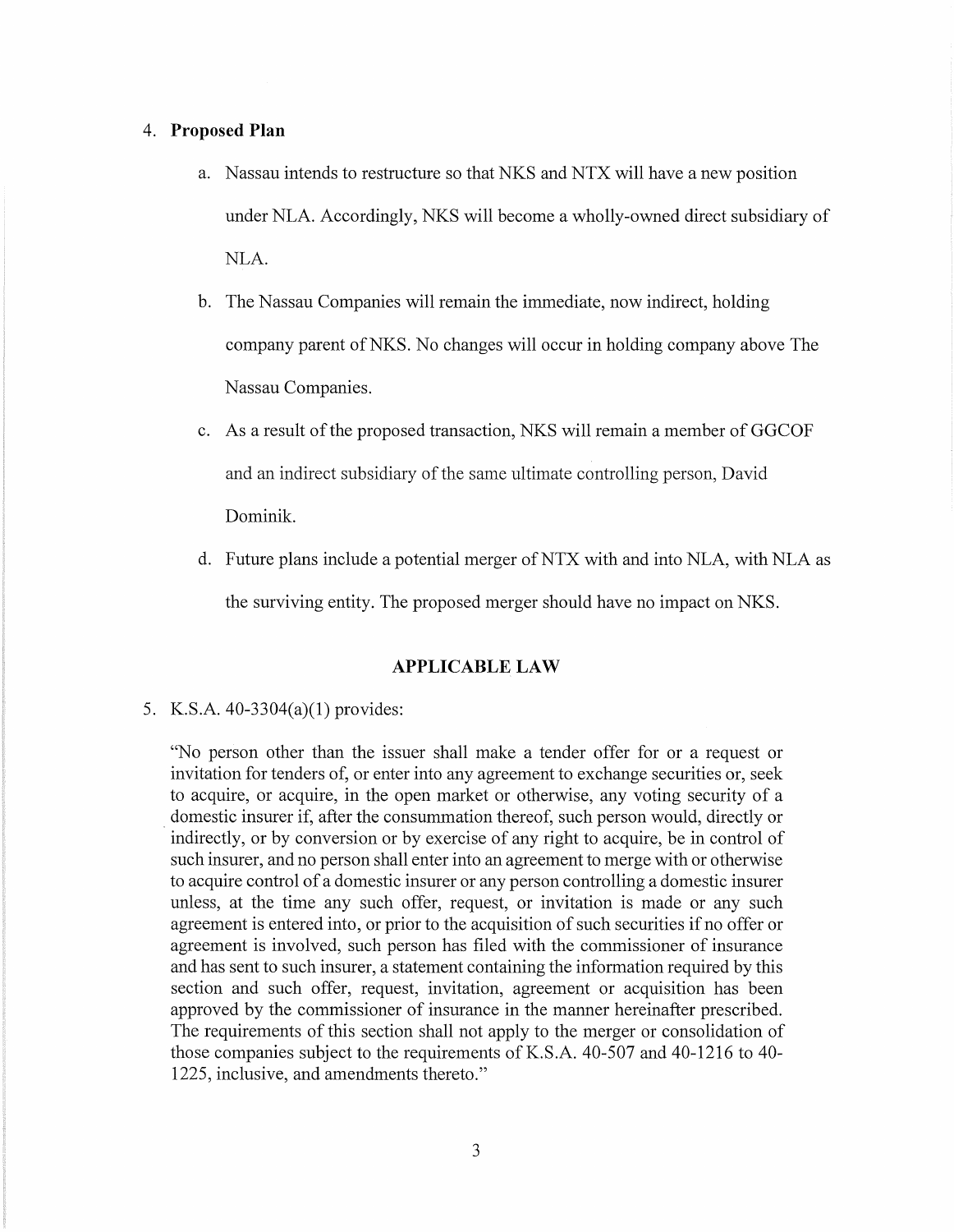6. K.S.A. 40-3304(e) provides:

"The provisions of this section shall not apply to: "Any offer, request, invitation, agreement or acquisition which the commissioner of insurance by order shall exempt therefrom as: "(1) Not having been made or entered into for the purpose and not having the effect of changing or influencing the control of a domestic insurer; or "(2) as otherwise not comprehended within the purposes of this section."

## **CONCLUSIONS OF LAW**

- 7. Representatives of the Financial Surveillance and Legal Divisions of the Department inspected and reviewed the contents of the request.
- 8. Based on the information enumerated in the Findings of Fact, contained in paragraphs 1-4 above, and the representations made on behalf of Nassau and NKS, the reorganization of the holding company system is not made for the purpose of, and will not have the effect of, changing or influencing the control of the domestic company, NKS.

## **IT IS THEREFORE ORDERED BY THE COMMISSIONER OF INSURANCE THAT:**

- 1. The Parties shall be exempt from the formal filing and approval requirements of K.S.A. 40-3304(a) as it may apply to the proposed transaction.
- 2. The Parties shall continue to comply with the provisions and requirements of K.S.A. 40-3301 *et seq.,* in the future.
- 3. The Commissioner retains jurisdiction over the subject matter of this proceeding and over the Parties for the purpose of entering such further order or orders as may be deemed proper.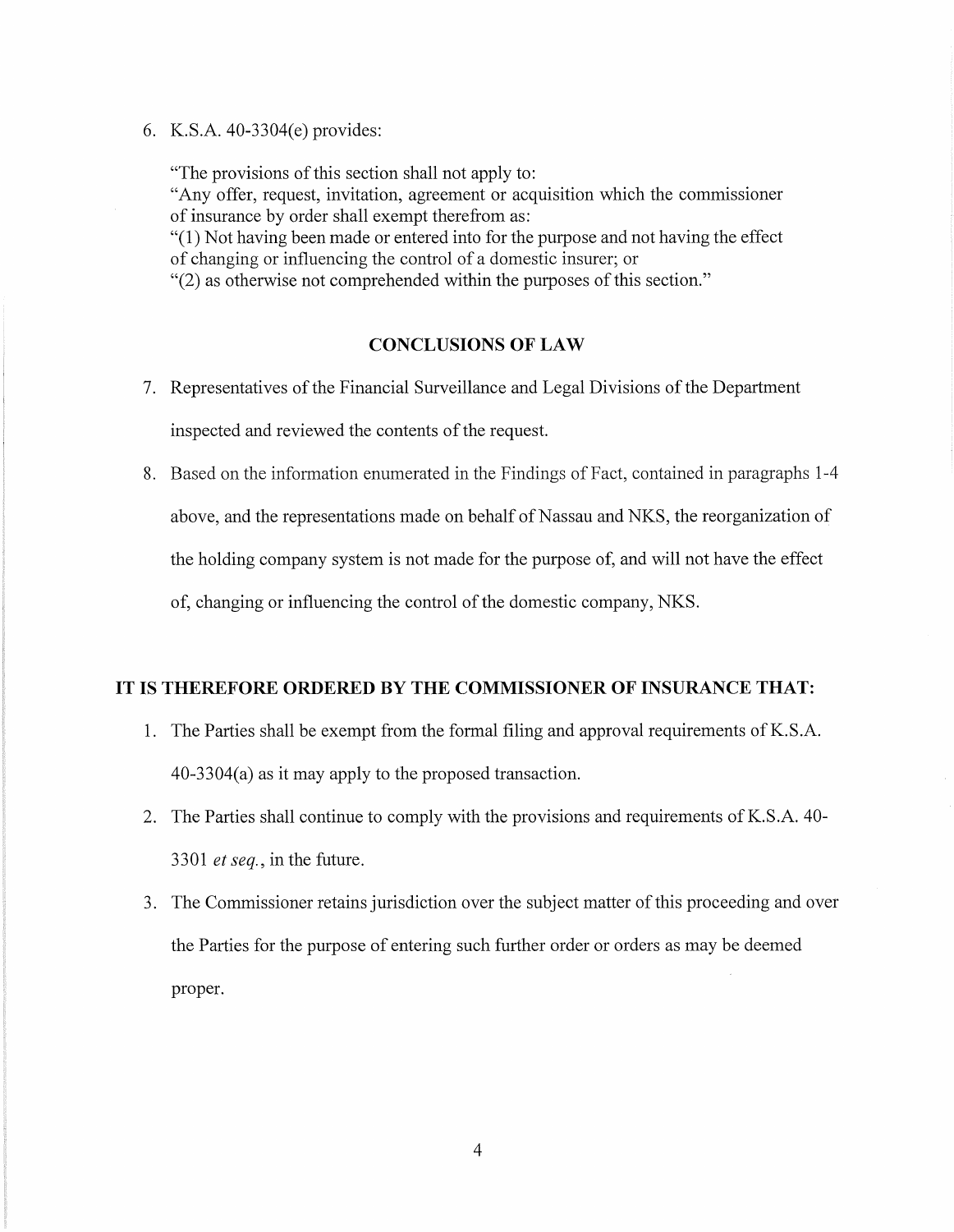### **NOTICE OF RIGHTS**

This Final Order is effective upon service. Pursuant to K.S.A. 77-529, the Applicant may petition the Commissioner for reconsideration of this Final Order within fifteen (15) days after service of the Final Order. A petition for reconsideration must state the specific grounds upon which relief is requested. Additionally, a party to this agency proceeding may seek judicial review of this Final Order by filing a petition in the District Court, pursuant to K.S.A. 77-601 , *et seq.* Reconsideration of this Final Order is not a prerequisite for judicial review. A petition for judicial review is not timely unless filed within thirty (30) days following the service of this Final Order, unless the Applicant petitions the Commissioner for reconsideration, in which case a petition for judicial review is not timely unless filed within thirty (30) days following service of an order rendered upon reconsideration, or an order denying the request for reconsideration. In the event the Applicant files a petition for judicial review, the agency officer to be served on behalf of the Department is:

> Justin McFarland, General Counsel Kansas Insurance Department 1300 SW Arrowhead Road Topeka, Kansas 66604

IT IS SO ORDERED THIS $\mathcal{U}^{h}$ DAY OF JUNE 2020, IN THE CITY OF TOPEKA, COUNTY OF SHAWNEE, STATE OF KANSAS.

Vicki<br>Vicki Schmidt<br>Commissioner schmidt

1 Commissioner of Insurance

Approved by the Kansas Insurance Department Legal Division:

Paige Blevins Staff Attorney